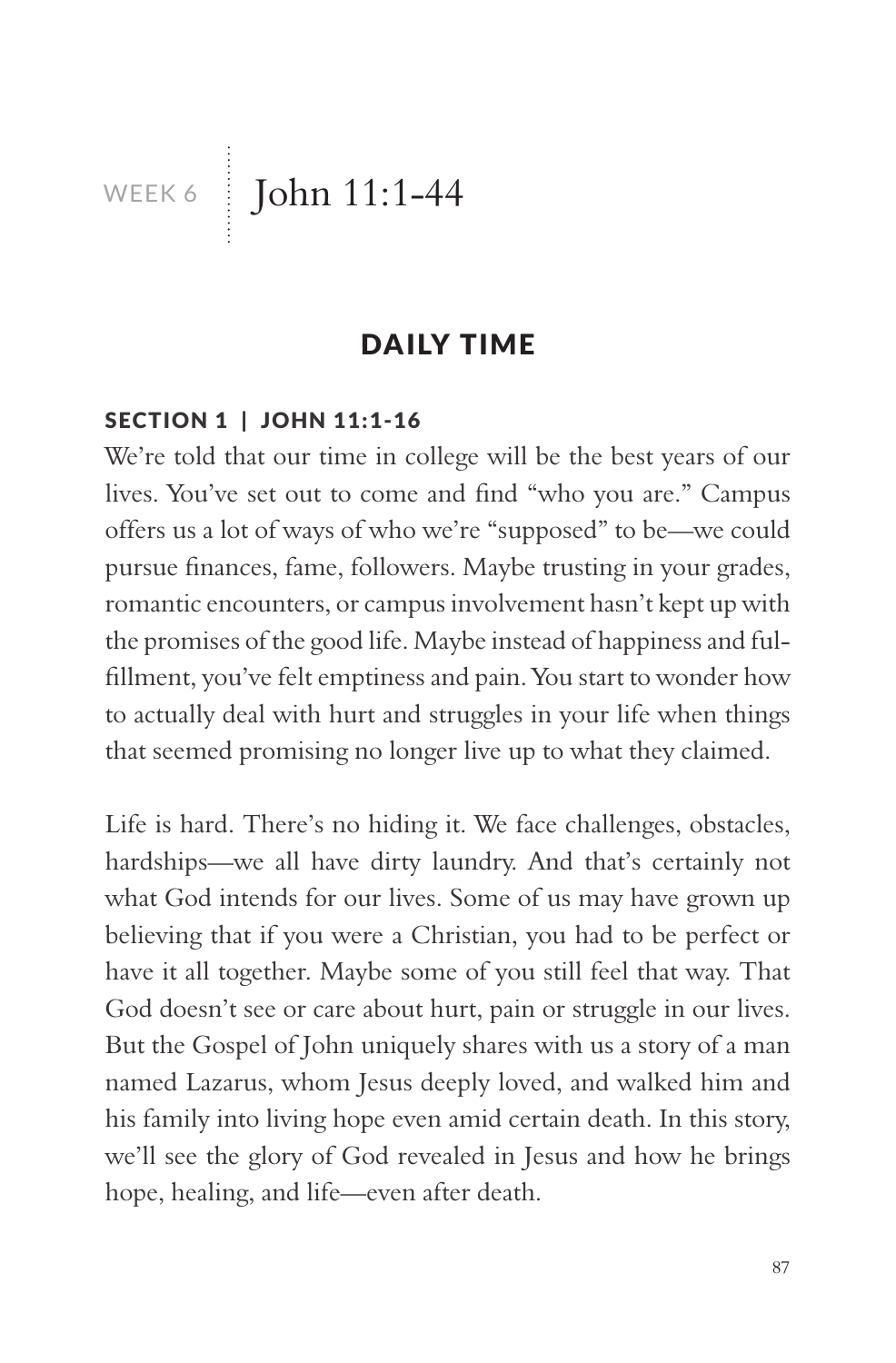<sup>1</sup>A man named Lazarus was sick. He lived in Bethany with his sisters, Mary and Martha. <sup>2</sup> This is the Mary who later poured the expensive perfume on the Lord's feet and wiped them with her hair. Her brother, Lazarus, was sick. <sup>3</sup> So the two sisters sent a message to Jesus telling him, "Lord, your dear friend is very sick." 4 But when Jesus heard about it he said, "Lazarus's sickness will not end in death. No, it happened for the glory of God so that the Son of God will receive glory from this." <sup>5</sup> So although Jesus loved Martha, Mary, and Lazarus, <sup>6</sup> he stayed where he was for the next two days. 7 Finally, he said to his disciples, "Let's go back to Judea."

8 But his disciples objected. "Rabbi," they said, "only a few days ago the people in Judea were trying to stone you. Are you going there again?" 9 Jesus replied, "There are twelve hours of daylight every day. During the day people can walk safely. They can see because they have the light of this world. 10 But at night there is danger of stumbling because they have no light." 11 Then he said, "Our friend Lazarus has fallen asleep, but now I will go and wake him up."

 $12$ <sup>12</sup> The disciples said, "Lord, if he is sleeping, he will soon get better!" <sup>13</sup> They thought Jesus meant Lazarus was simply sleeping, but Jesus meant Lazarus had died. 14 So he told them plainly, "Lazarus is dead. <sup>15</sup> And for your sakes, I'm glad I wasn't there, for now you will really believe. Come, let's go see him." 16 Thomas, nicknamed the Twin, said to his fellow disciples, "Let's go, too—and die with Jesus."

What strikes you about Jesus? Why didn't he immediately leave to see Lazarus? What do you think the disciples were thinking?

Why did he let Lazarus die? Why would someone be glad when someone died?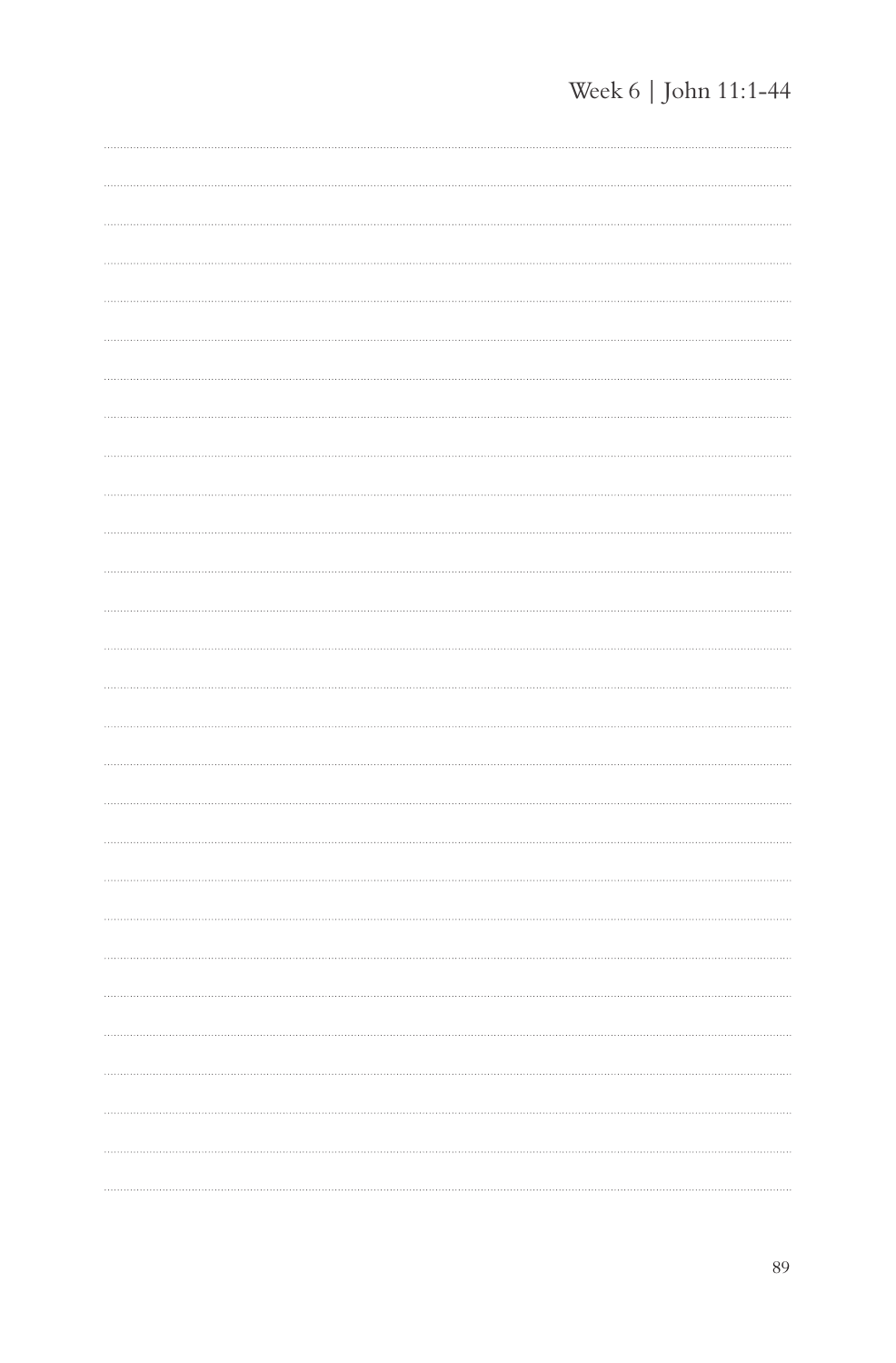What does this passage infer about God's timing?

Jesus is pretty convinced that Lazarus died (not just taken a nap). What do you think he means by "this sickness will not end in death?"

SECTION 2 | JOHN 11:17-37

If only. How many times do we think that? If only I had done better on that exam. If only I had dated this person. If only I had more time. If only I hadn't done \_\_\_\_\_\_\_. If only God had showed up.

In the following passage, it's easy to relate with Mary and Martha. It's easy to ask, "God, where are you in this?" "Why did you let happen?" "Why can't I stop doing \_\_\_\_\_?" When things don't go the way we expected or unfold the way we wanted them to, we can easily turn our frustrations on God or feel left in hopelessness. In this passage we see how Jesus responds to this.

<sup>17</sup> When Jesus arrived at Bethany, he was told that Lazarus had already been in his grave for four days. 18 Bethany was only a few miles down the road from Jerusalem, <sup>19</sup> and many of the people had come to console Martha and Mary in their loss. 20 When Martha got word that Jesus was coming, she went to meet him. But Mary stayed in the house. 21 Martha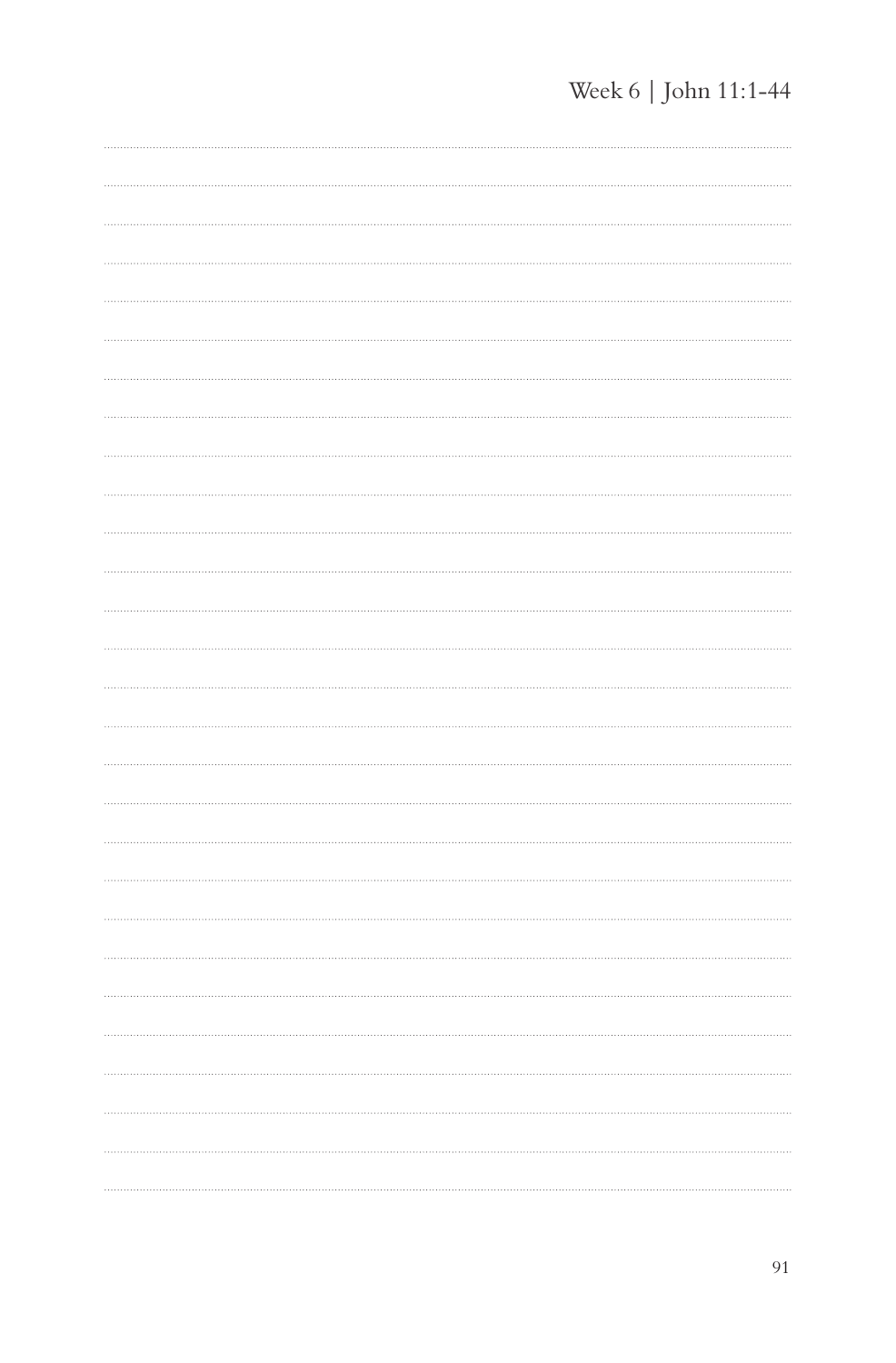said to Jesus, "Lord, if only you had been here, my brother would not have died. 22 But even now I know that God will give you whatever you ask." 23 Jesus told her, "Your brother will rise again."

<sup>24</sup> "Yes," Martha said, "he will rise when everyone else rises, at the last day." 25 Jesus told her, "I am the resurrection and the life. Anyone who believes in me will live, even after dying. <sup>26</sup> Everyone who lives in me and believes in me will never ever die. Do you believe this, Martha?" <sup>27</sup> "Yes, Lord," she told him. "I have always believed you are the Messiah, the Son of God, the one who has come into the world from God." <sup>28</sup> Then she returned to Mary. She called Mary aside from the mourners and told her, "The Teacher is here and wants to see you." 29 So Mary immediately went to him. 30 Jesus had stayed outside the village, at the place where Martha met him. 31 When the people who were at the house consoling Mary saw her leave so hastily, they assumed she was going to Lazarus's grave to weep. So they followed her there. <sup>32</sup> When Mary arrived and saw Jesus, she fell at his feet and said, "Lord, if only you had been here, my brother would not have died." 33 When Jesus saw her weeping and saw the other people wailing with her, a deep anger welled up within him, and he was deeply troubled. <sup>34</sup> "Where have you put him?" he asked them. They told him, "Lord, come and see." 35 Then Jesus wept. 36 The people who were standing nearby said, "See how much he loved him!" 37 But some said, "This man healed a blind man. Couldn't he have kept Lazarus from dying?"

? What do you think God thinks or feels about our struggles?

What pain or brokenness do you need to invite Jesus into today? Do you believe that Jesus is with you in these painful moments?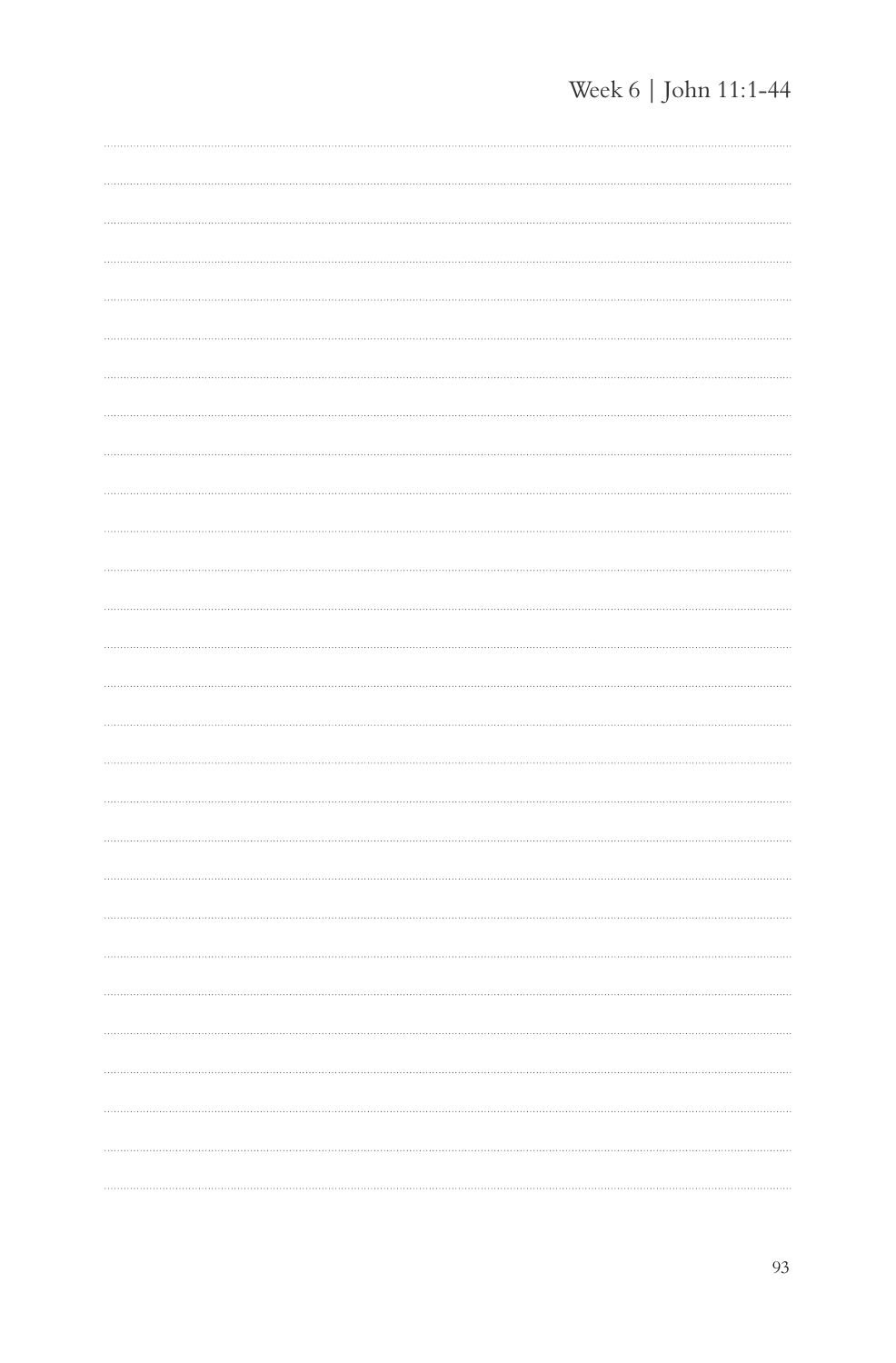Have there been times you've found yourself asking "God, where are you?" Does your view of God change after reading this part of the story? Why or why not?

We see Jesus acting profoundly *human* in this passage. Is that a problem?

### SECTION 3 | JOHN 11:38-44

<sup>38</sup> Jesus was still angry as he arrived at the tomb, a cave with a stone rolled across its entrance. 39 "Roll the stone aside," Jesus told them. But Martha, the dead man's sister, protested, "Lord, he has been dead for four days. The smell will be terrible." 40 Jesus responded, "Didn't I tell you that you would see God's glory if you believe?" <sup>41</sup> So they rolled the stone aside. Then Jesus looked up to heaven and said, "Father, thank you for hearing me. 42 You always hear me, but I said it out loud for the sake of all these people standing here, so that they will believe you sent me." 43 Then Jesus shouted, "Lazarus, come out!" 44 And the dead man came out, his hands and feet bound in graveclothes, his face wrapped in a headcloth. Jesus told them, "Unwrap him and let him go!"

Jesus called Lazarus by name. He called him out of darkness and into light. He called him from death to life! We can't roll our own stone away. Jesus demonstrates that only he has the power to roll the stone aside and bring us out into new life with him! It is truly a miracle that Jesus raised Lazarus from the dead, but His good work doesn't stop there. Instead, it's an invitation to a deeper faith. To trust that God can lift us out of our pain, our past, and our sinfulness.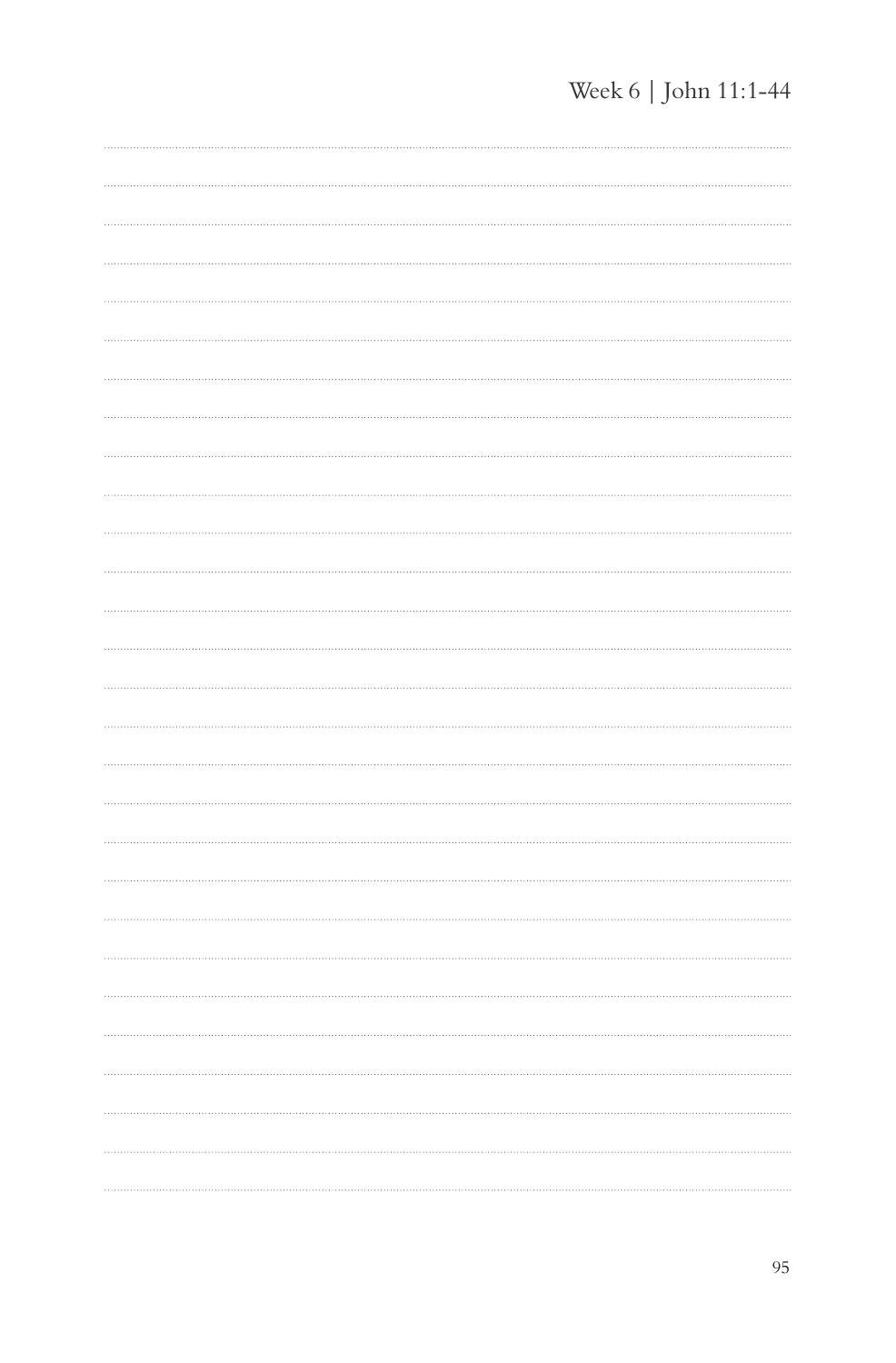

Jesus commands that Lazarus' graveclothes be removed. His graveclothes were what dressed and defined him (a dead man). What is Jesus calling you to remove from your life or no longer be defined by?

### GROUP TIME

### WEEK 6 -  $\overline{BAD}$  TO GOOD  $\Rightarrow$  DEATH TO LIFE

When we look to Jesus, we come and see what a true, fulfilled life looks like. When we look to campus or the world, we only find emptiness and temporary gratification that ultimately doesn't fulfill us but leads to death. This week, identify ways that campus offers "life" and how that's different than Life with Jesus.

#### JOHN 11:1-44

<sup>1</sup>A man named Lazarus was sick. He lived in Bethany with his sisters, Mary and Martha. <sup>2</sup> This is the Mary who later poured the expensive perfume on the Lord's feet and wiped them with her hair. Her brother, Lazarus, was sick. 3 So the two sisters sent a message to Jesus telling him, "Lord, your dear friend is very sick." 4 But when Jesus heard about it he said, "Lazarus's sickness will not end in death. No, it happened for the glory of God so that the Son of God will receive glory from this."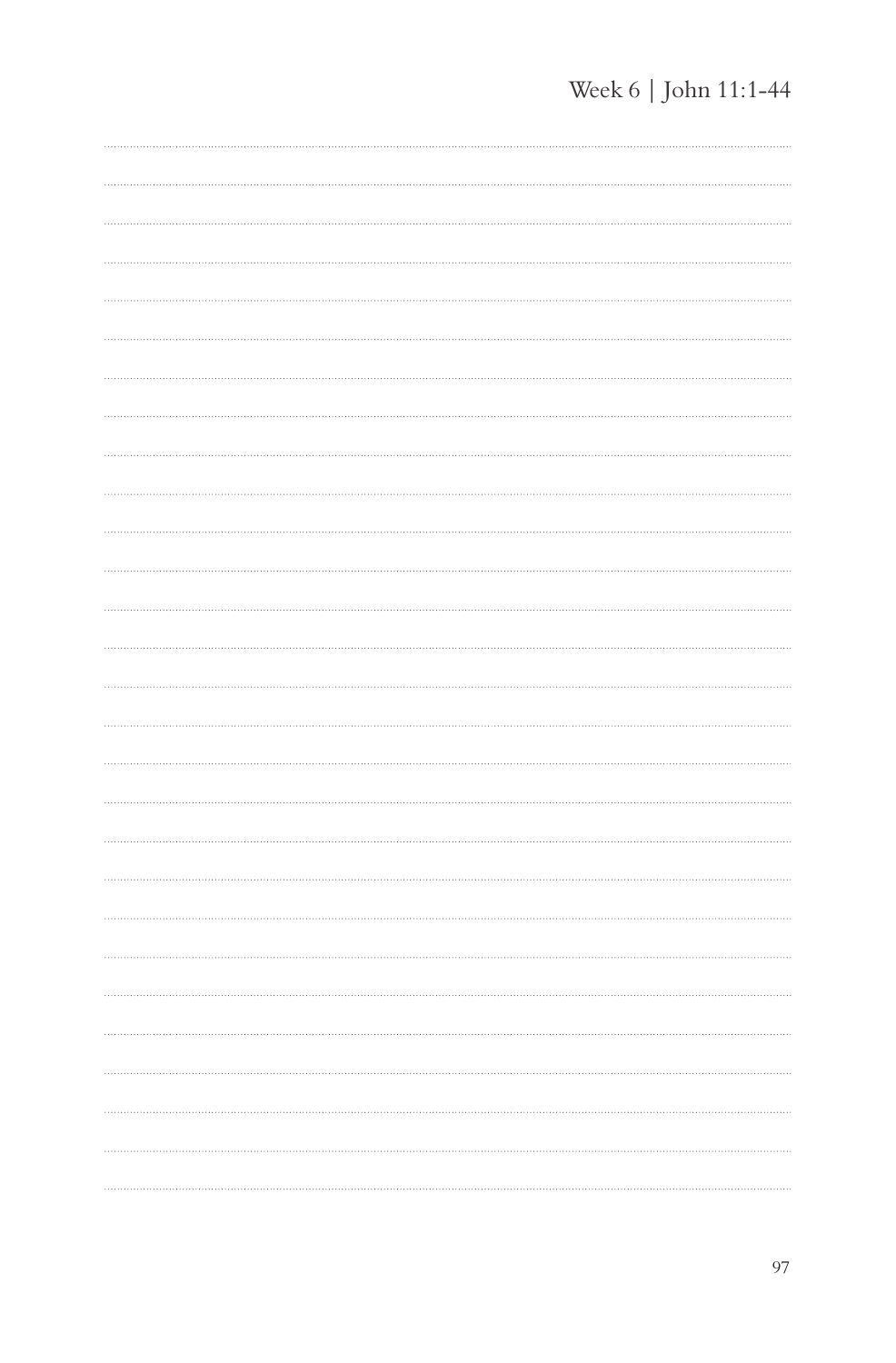<sup>5</sup> So although Jesus loved Martha, Mary, and Lazarus, <sup>6</sup> he stayed where he was for the next two days. 7 Finally, he said to his disciples, "Let's go back to Judea."

8 But his disciples objected. "Rabbi," they said, "only a few days ago the people in Judea were trying to stone you. Are you going there again?" 9 Jesus replied, "There are twelve hours of daylight every day. During the day people can walk safely. They can see because they have the light of this world. 10 But at night there is danger of stumbling because they have no light." 11 Then he said, "Our friend Lazarus has fallen asleep, but now I will go and wake him up."

 $12$  The disciples said, "Lord, if he is sleeping, he will soon get better!" <sup>13</sup> They thought Jesus meant Lazarus was simply sleeping, but Jesus meant Lazarus had died. 14 So he told them plainly, "Lazarus is dead. <sup>15</sup> And for your sakes, I'm glad I wasn't there, for now you will really believe. Come, let's go see him." 16 Thomas, nicknamed the Twin, said to his fellow disciples, "Let's go, too—and die with Jesus."

<sup>17</sup> When Jesus arrived at Bethany, he was told that Lazarus had already been in his grave for four days. 18 Bethany was only a few miles down the road from Jerusalem, 19 and many of the people had come to console Martha and Mary in their loss. 20 When Martha got word that Jesus was coming, she went to meet him. But Mary stayed in the house. 21 Martha said to Jesus, "Lord, if only you had been here, my brother would not have died. 22 But even now I know that God will give you whatever you ask." 23 Jesus told her, "Your brother will rise again."

24 "Yes," Martha said, "he will rise when everyone else rises, at the last day." 25 Jesus told her, "I am the resurrection and the life. Anyone who believes in me will live, even after dying. 26 Everyone who lives in me and believes in me will never ever die. Do you believe this, Martha?"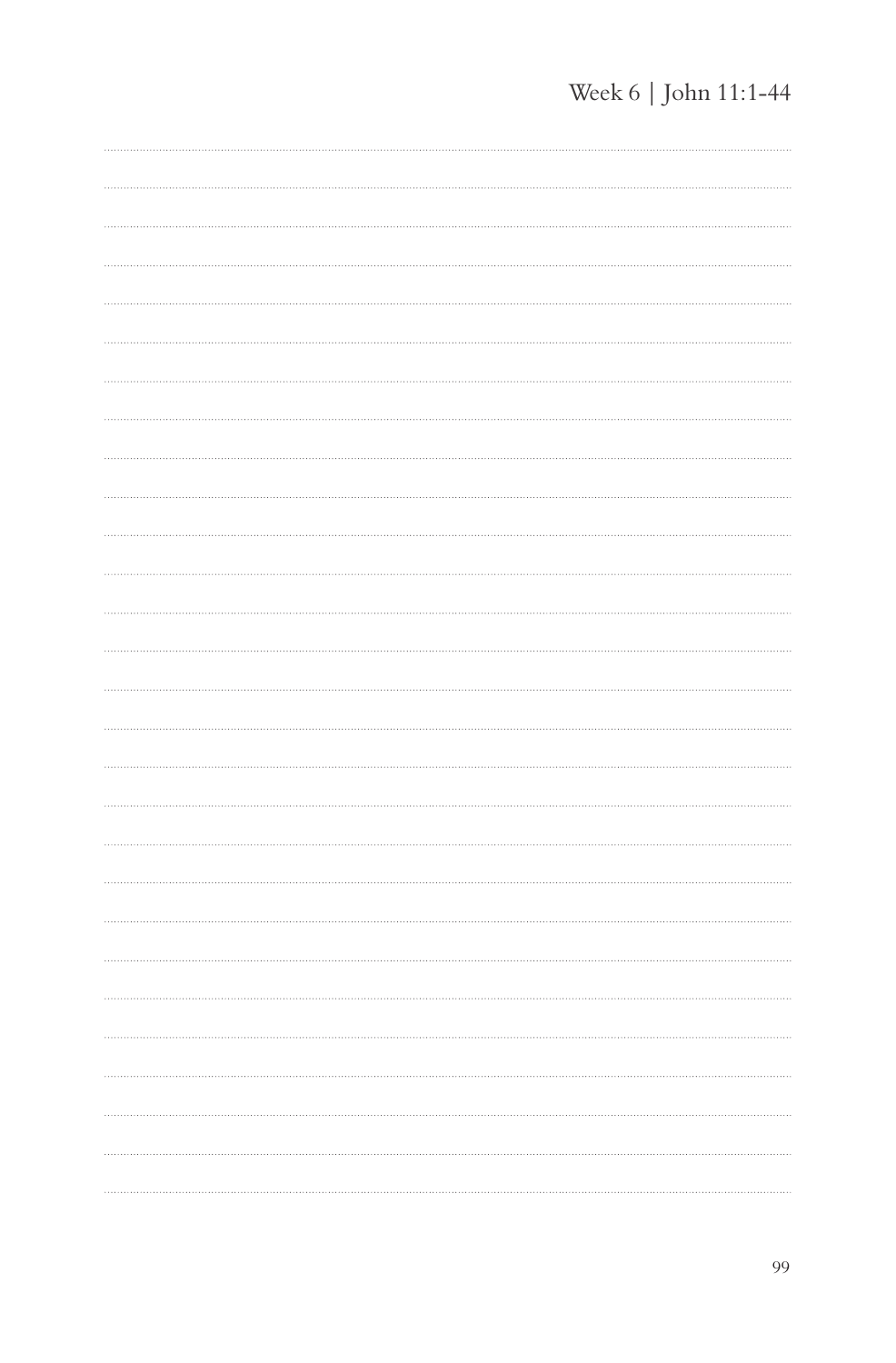<sup>27</sup> "Yes, Lord," she told him. "I have always believed you are the Messiah, the Son of God, the one who has come into the world from God." <sup>28</sup> Then she returned to Mary. She called Mary aside from the mourners and told her, "The Teacher is here and wants to see you." 29 So Mary immediately went to him. 30 Jesus had stayed outside the village, at the place where Martha met him. 31 When the people who were at the house consoling Mary saw her leave so hastily, they assumed she was going to Lazarus's grave to weep. So they followed her there. <sup>32</sup> When Mary arrived and saw Jesus, she fell at his feet and said, "Lord, if only you had been here, my brother would not have died." 33 When Jesus saw her weeping and saw the other people wailing with her, a deep anger welled up within him, and he was deeply troubled.<sup>34</sup> "Where have you put him?" he asked them. They told him, "Lord, come and see." 35 Then Jesus wept. 36 The people who were standing nearby said, "See how much he loved him!" 37 But some said, "This man healed a blind man. Couldn't he have kept Lazarus from dying?"

38 Jesus was still angry as he arrived at the tomb, a cave with a stone rolled across its entrance. 39 "Roll the stone aside," Jesus told them. But Martha, the dead man's sister, protested, "Lord, he has been dead for four days. The smell will be terrible." 40 Jesus responded, "Didn't I tell you that you would see God's glory if you believe?" 41 So they rolled the stone aside. Then Jesus looked up to heaven and said, "Father, thank you for hearing me. 42 You always hear me, but I said it out loud for the sake of all these people standing here, so that they will believe you sent me." 43 Then Jesus shouted, "Lazarus, come out!" 44 And the dead man came out, his hands and feet bound in graveclothes, his face wrapped in a headcloth. Jesus told them, "Unwrap him and let him go!"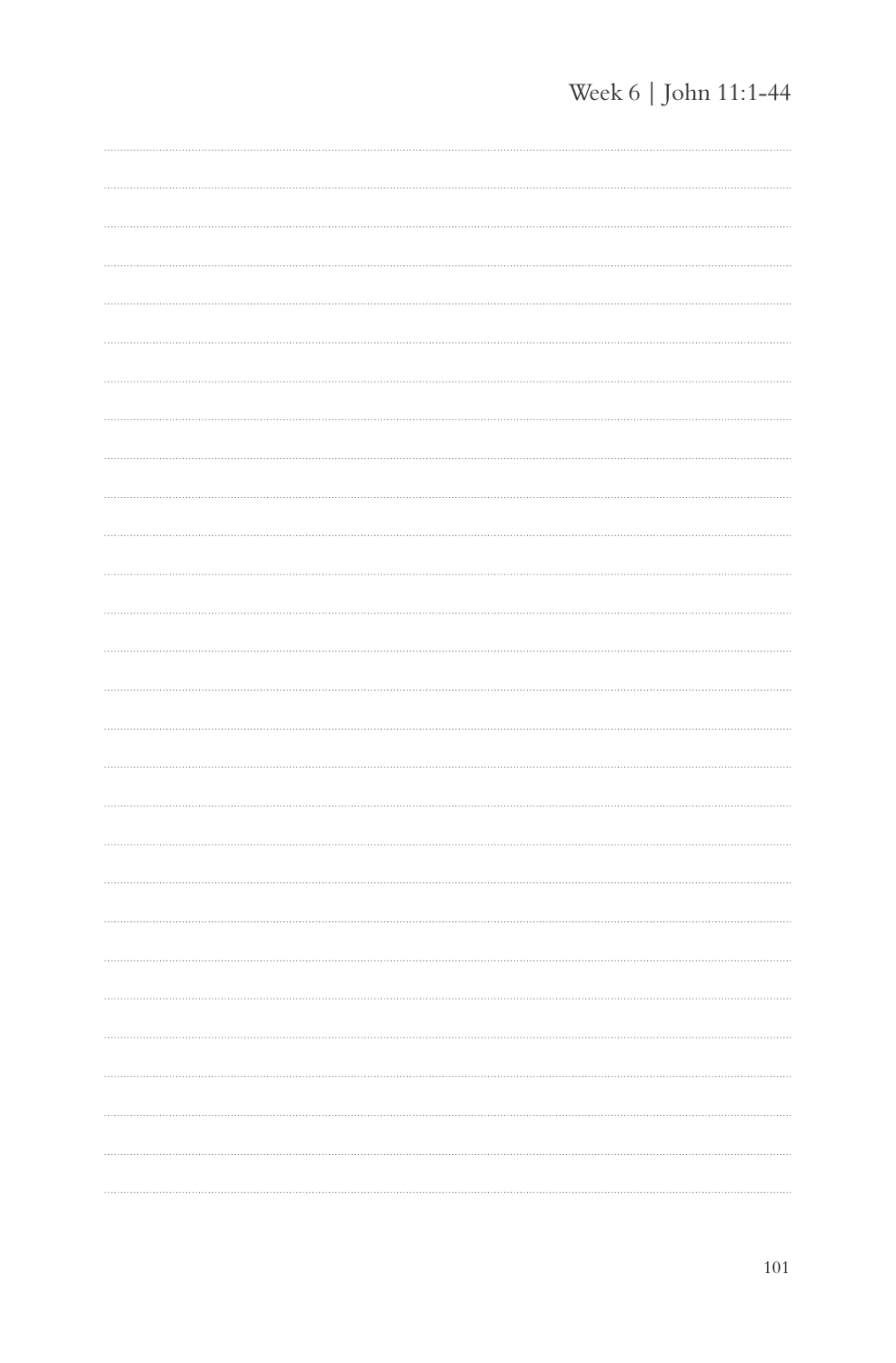Jesus says in John 11:25 "I am the resurrection and life." What do you think this means, what is *life* that Christ offers?

What are some of the ways campus promises us life? What does the full life of campus look like? Where do you think Jesus would show up on campus to contrast his life with what's on offer here?

How does Christ interact with pain, isolation, or brokenness in -? this story? What does that tell us about how he deals with our pain, isolation, and brokenness?

### PRAYER OF CONFESSION

Lazarus came out of his grave and points us to resurrection. We must come out of our graves as well. We do this by pleading the blood of Christ. Take 10 minutes as a group with your journal read through this Prayer of Confession. Journal your reflections.

Then break up into small groups (2-3) or your accountability group and share what Jesus is inviting you to confess and turn from. Pray for one another and encourage one another as you confess and receive forgiveness and invitation to the rich life of Jesus.